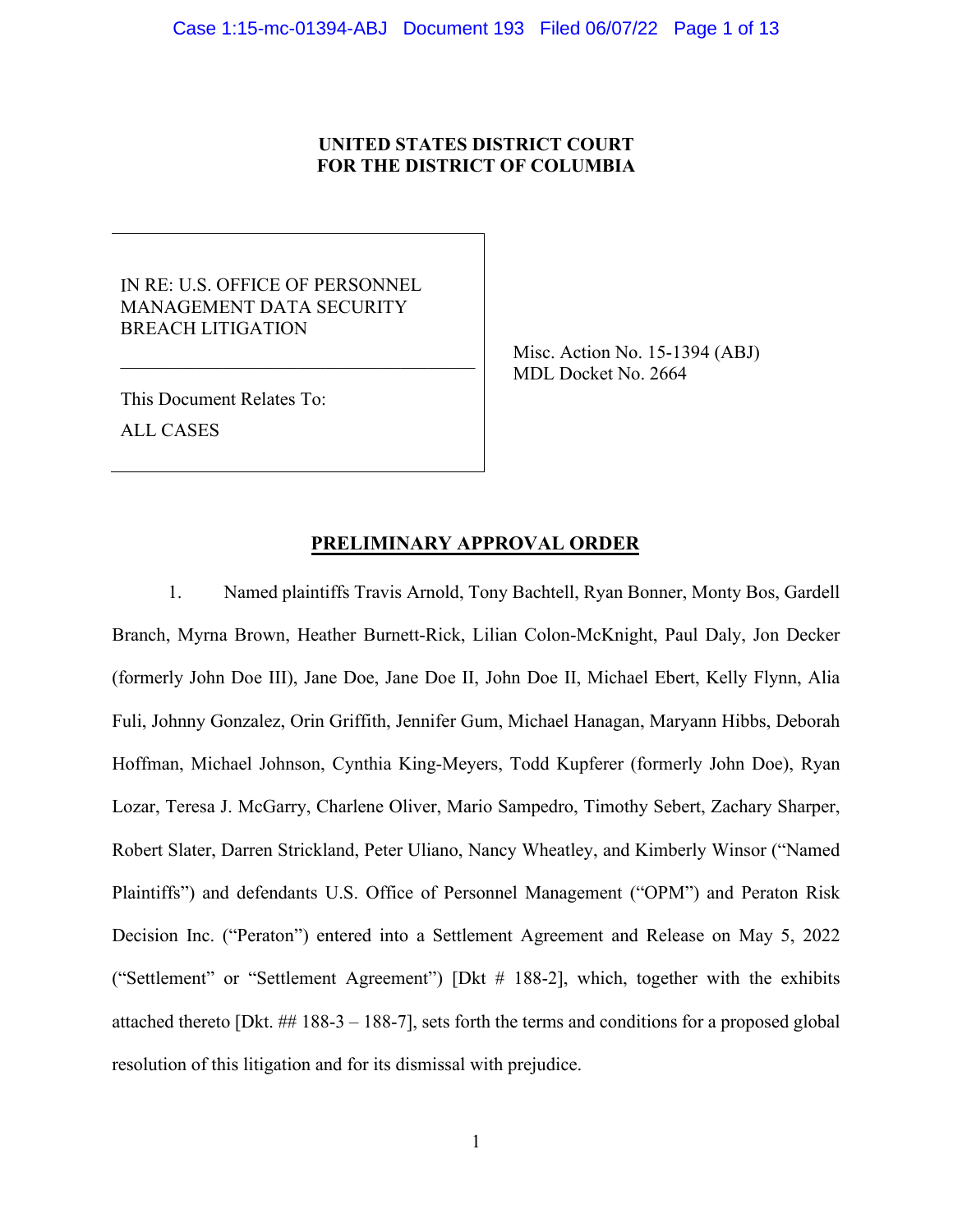## Case 1:15-mc-01394-ABJ Document 193 Filed 06/07/22 Page 2 of 13

2. The Class Representatives have moved the Court for an order preliminarily approving the Settlement under Federal Rule of Civil Procedure 23, certifying a Class for purposes of settlement, and approving notice to the Class as described below. Defendants do not oppose this request. The Court held a hearing on the motion on June 3, 2022. The Court is familiar with and has reviewed the record, the Settlement Agreement and its exhibits, the Memorandum in Support of Plaintiffs' Motion for an Order Granting Preliminary Approval of Class Action Settlement and Providing for Notice, and the supporting declaration and exhibits, and it finds that there is good cause to enter this Order. [1](#page-1-0)

## **Schedule of Settlement-Related Events**

| Event                                                                                                                                                                              | Date              |
|------------------------------------------------------------------------------------------------------------------------------------------------------------------------------------|-------------------|
| Claims Administrator to establish website and post<br>Notice and Claim Form                                                                                                        | June 13, 2022     |
| Claims Administrator to email Notice and implement<br>publication notice campaign                                                                                                  | July 6, 2022      |
| Plaintiffs must file their motion for final approval of<br>the Settlement and any motions for attorneys' fees and<br>expenses and for incentive awards for the Named<br>Plaintiffs | July 21, 2022     |
| Deadline for Class Members to opt out of the Class                                                                                                                                 | September 9, 2022 |
| Deadline for Class Members to submit any objections<br>to the proposed Settlement in accordance with this<br>order                                                                 | September 9, 2022 |
| Defendants' responses to motions for final approval of<br>the Settlement and for attorneys' fees and expenses<br>and incentive awards                                              | September 9, 2022 |

# 3. Based on the findings in this Order, the Court enters the following schedule:

<span id="page-1-0"></span><sup>1</sup> Unless otherwise specified, all capitalized terms used herein have the same meanings ascribed to them in the Settlement Agreement.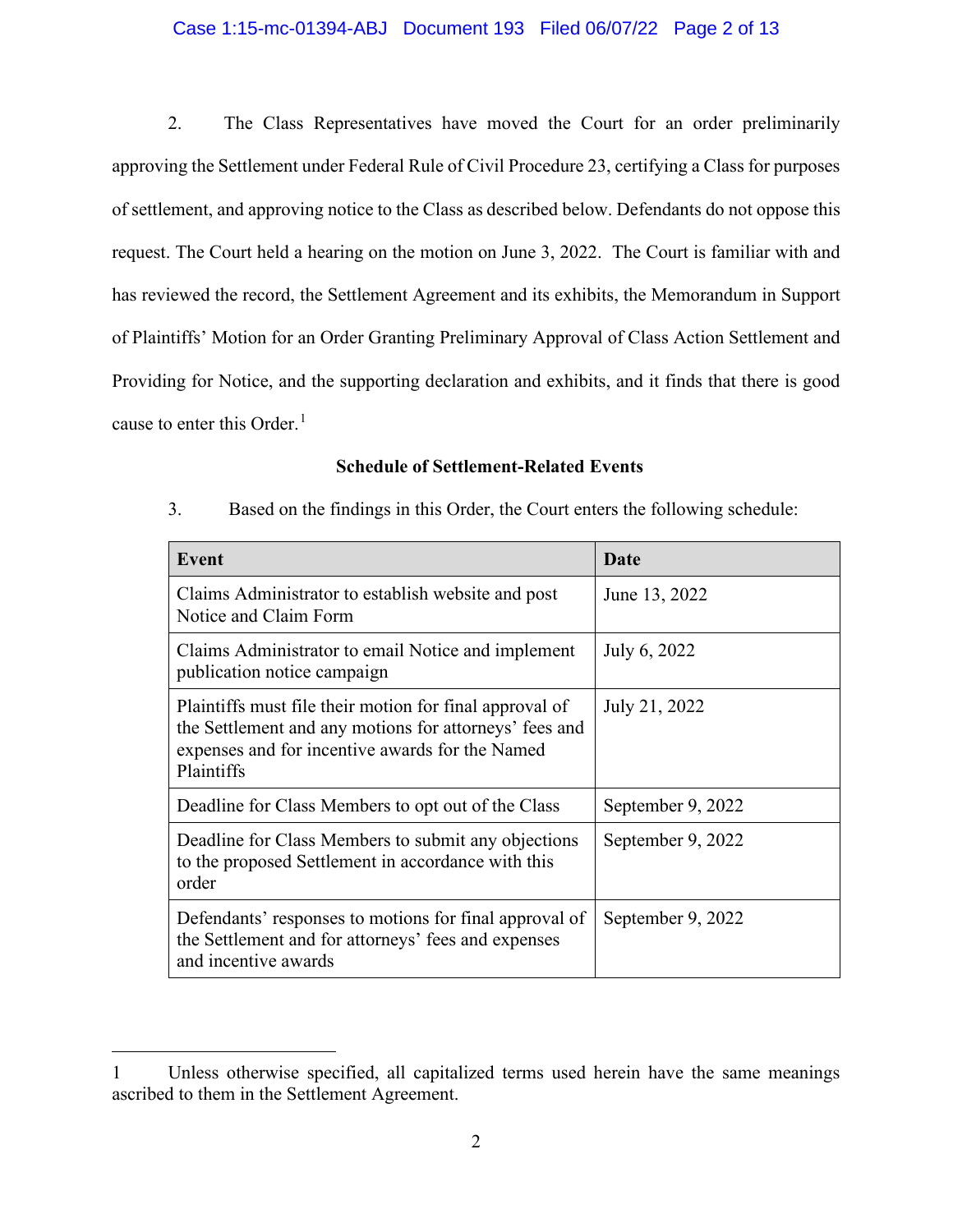# Case 1:15-mc-01394-ABJ Document 193 Filed 06/07/22 Page 3 of 13

| Plaintiffs' reply to motions for final approval of the<br>Settlement and for attorneys' fees and expenses and<br>incentive awards | September 23, 2022             |
|-----------------------------------------------------------------------------------------------------------------------------------|--------------------------------|
| <b>Fairness Hearing</b>                                                                                                           | October 14, 2022 at 10:00 a.m. |
| Final date for submission of claims                                                                                               | December 23, 2022              |

## **Settlement Class Certification**

4. The Court finds, upon preliminary evaluation and for purposes of the Settlement

only, that it will likely be able to certify the following Class pursuant to Federal Rule of Civil

Procedure 23:

All U.S. citizens and permanent residents whose personal information was compromised as a result of the breaches of the U.S. Office of Personnel Management's electronic information systems in 2014 and 2015 or the breach of Peraton's electronic information systems in 2013 and 2014, and who, after May 7, 2014, suffered out-of-pocket expense or loss of compensable time: (1) to purchase a credit monitoring product, credit or identity theft protection product, or other product or service designed to identify or remediate the data breaches at issue in this case; (2) to access, freeze or unfreeze a credit report with a credit reporting agency; or (3) as a result of an identity theft incident or to mitigate an identity theft incident.

Excluded from the Class are Class Counsel and their employees; any judicial officers to whom this case is assigned and their respective staffs; mediators and their respective staffs; and attorneys from the Department of Justice and the Office of Personnel Management, and their respective staffs, who worked directly and personally on this matter.

5. The Court preliminarily finds, for purposes of the Settlement only, that the

requirements of Federal Rules of Civil Procedure 23(a) and (b)(3) are likely to be satisfied for the

Class. In support of this conclusion, the Court provisionally finds as follows:

a. The number of Class Members is so numerous that joinder of all members

is impracticable. The data breaches at issue in this case allegedly compromised the personal information of approximately 22 million individuals, creating a reasonable inference that there are at least thousands of Class Members.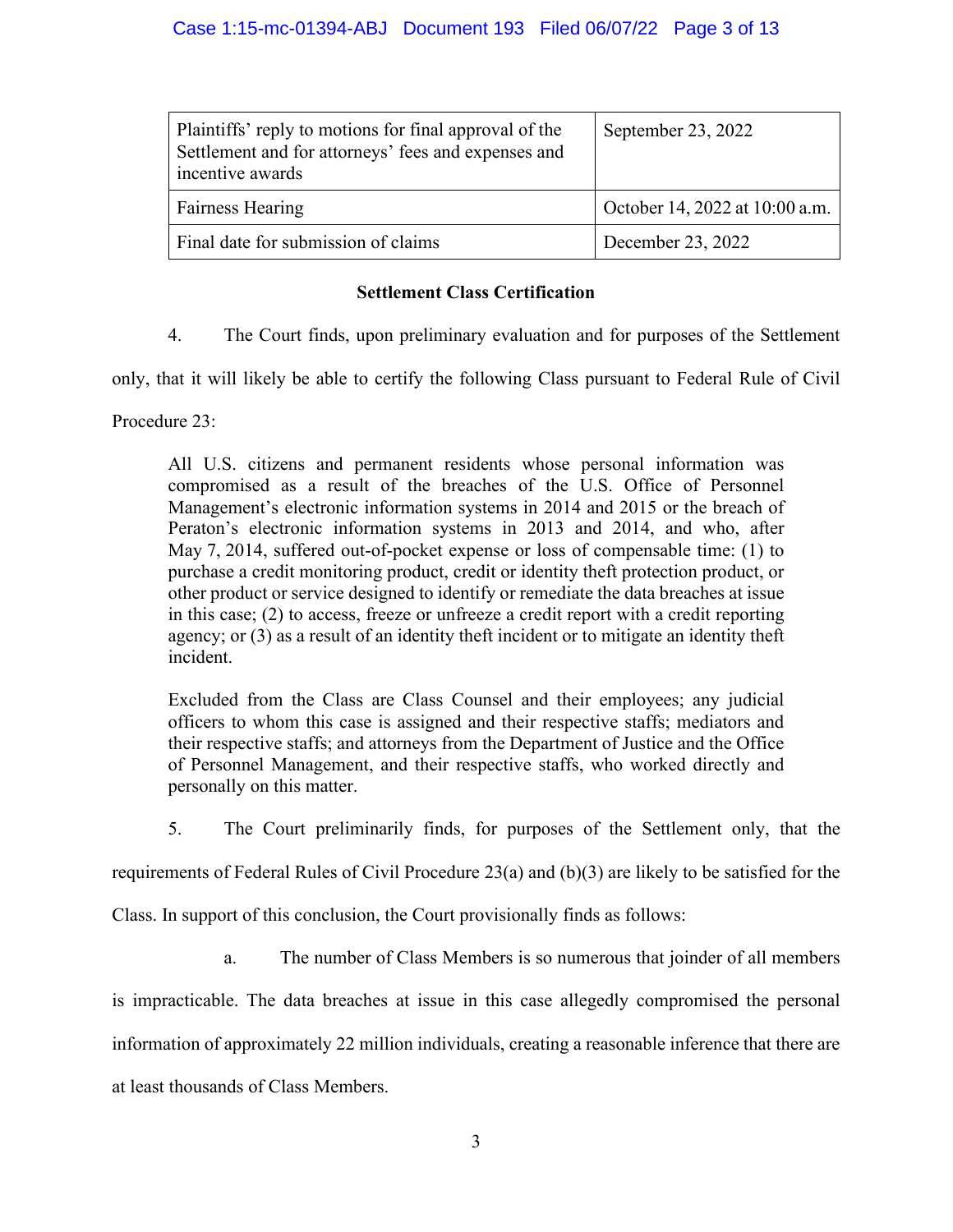### Case 1:15-mc-01394-ABJ Document 193 Filed 06/07/22 Page 4 of 13

b. Questions of law and fact common to the Class predominate over individualized questions. The common questions include (i) whether OPM's alleged actions or inaction violate the Privacy Act of 1974, 5 U.S.C. § 552a, (ii) whether any harm sustained by Class Members is cognizable under the Act and was caused by any such violations, and (iii) whether Peraton was negligent, violated state privacy laws, engaged in unfair business practices, or otherwise acted tortiously.

c. The Class Representatives' claims are typical of the claims of the Class. Each of the claims arises from the data breaches of OPM and Peraton, and asserts the same theories of liability.

d. The proposed Class Representatives – Travis Arnold, Tony Bachtell, Gardell Branch, Myrna Brown, Lilian Colon-McKnight, Paul Daly, Jon Decker (formerly John Doe III), Jane Doe, Jane Doe II, John Doe II, Kelly Flynn, Alia Fuli, Johnny Gonzalez, Orin Griffith, Jennifer Gum, Michael Hanagan, Deborah Hoffman, Cynthia King-Meyers, Todd Kupferer (formerly John Doe), Ryan Lozar, Teresa J. McGarry, Charlene Oliver, Mario Sampedro, Zachary Sharper, Robert Slater, Nancy Wheatley, and Kimberly Winsor – will fairly and adequately represent the rights and interests of the Class. Accordingly, the Court hereby appoints them to serve as Class Representatives. Additionally, the Court hereby appoints as Class Counsel Daniel C. Girard as Lead Class Counsel; a Plaintiffs' Steering Committee of David H. Thompson, Tina Wolfson, and John Yanchunis; Gary E. Mason as Liaison Counsel; and additional Plaintiffs' counsel Norman E. Siegel. These attorneys have significant expertise in litigating consumer and data privacy class actions, and actions against the federal government, and have committed the necessary resources to represent the Class. The Court accordingly appoints these attorneys as Class Counsel under Federal Rule of Civil Procedure 23(g).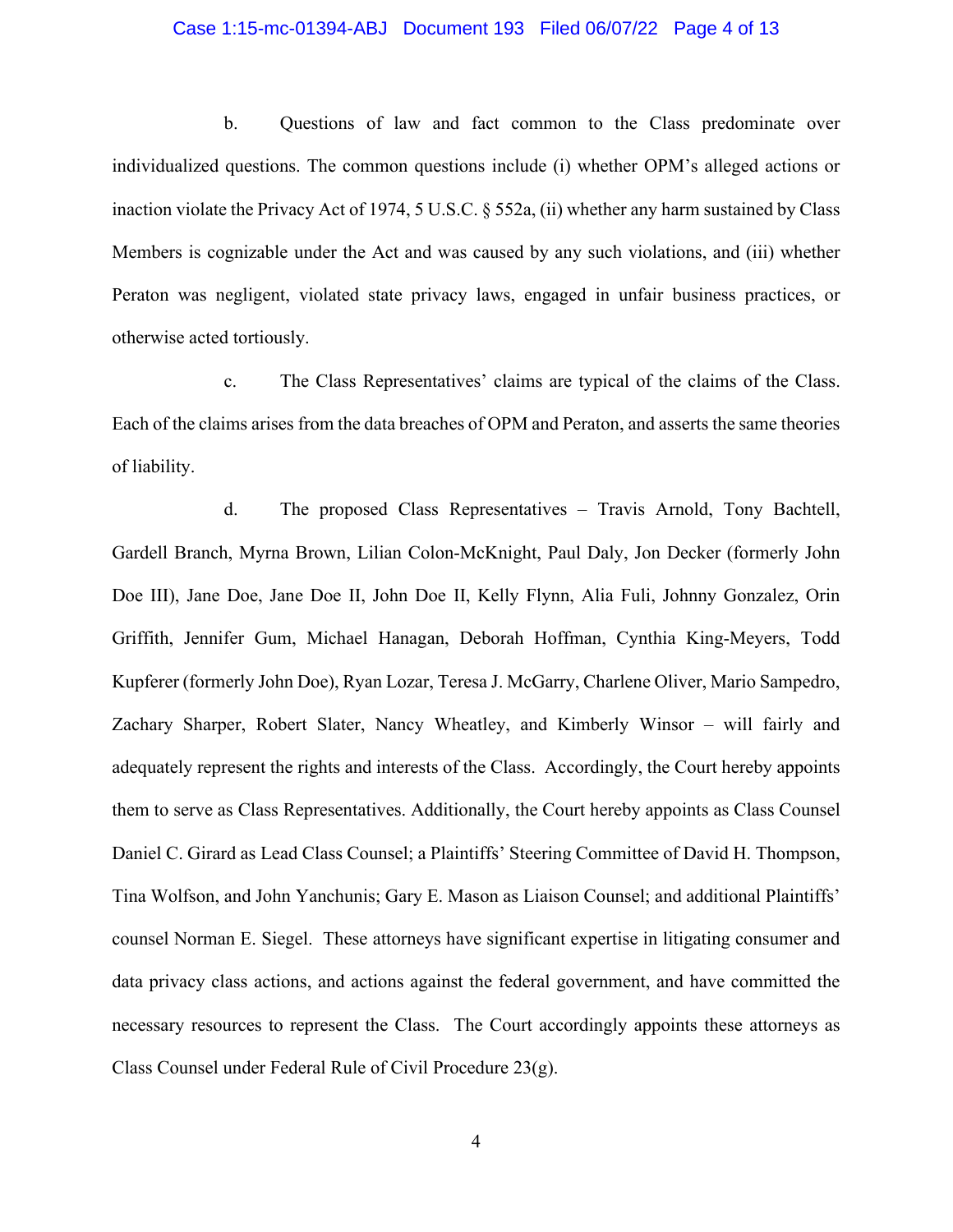### **Preliminary Approval of the Settlement**

6. The Settlement is the product of non-collusive arm's-length negotiations, including mediation, among experienced counsel who were thoroughly informed of the strengths and weaknesses of the Action, including through informal discovery, motion practice, and a contested appeal. The Settlement confers substantial benefits upon the Class and avoids the costs, uncertainty, delays, and other risks associated with continued litigation, trial, and/or appeal. The Settlement falls within the range of possible recovery for the Class, compares favorably with the potential recovery as balanced against the risks of continued litigation, does not grant preferential treatment to Named Plaintiffs or their counsel, and has no obvious deficiencies.

7. The Court hereby preliminarily approves the Settlement, as memorialized in the Settlement Agreement and its Exhibits, as fair, reasonable, and adequate, and in the best interest of Named Plaintiffs and Class Members, subject to further consideration at the Fairness Hearing to be conducted as described below.<sup>[2](#page-4-0)</sup>

8. The Settlement Amount shall be deposited into the Settlement Account as detailed in the Settlement Agreement.

<span id="page-4-0"></span><sup>2</sup> The Court emphasizes that this Order of Preliminary Approval does not address or approve the terms of any proposed award of attorneys' fees, *see* Fed. R. Civ. Proc. 23(e)(2)(iii), since no information about attorneys' fees was submitted to the Court in connection with the motion for preliminary approval. Similarly, while the motion sought preliminarily approval of the selection of Epiq Class Action and Claims Solutions, Inc. ("EPIQ"), to provide claims administration and other services, the Court was not provided with information detailing EPIQ's fees or the hourly rates to be charged for the services of its attorneys and other personnel in advance of the hearing. That information has since been provided. *See* OPM Notice of Filing [Dkt. # 192].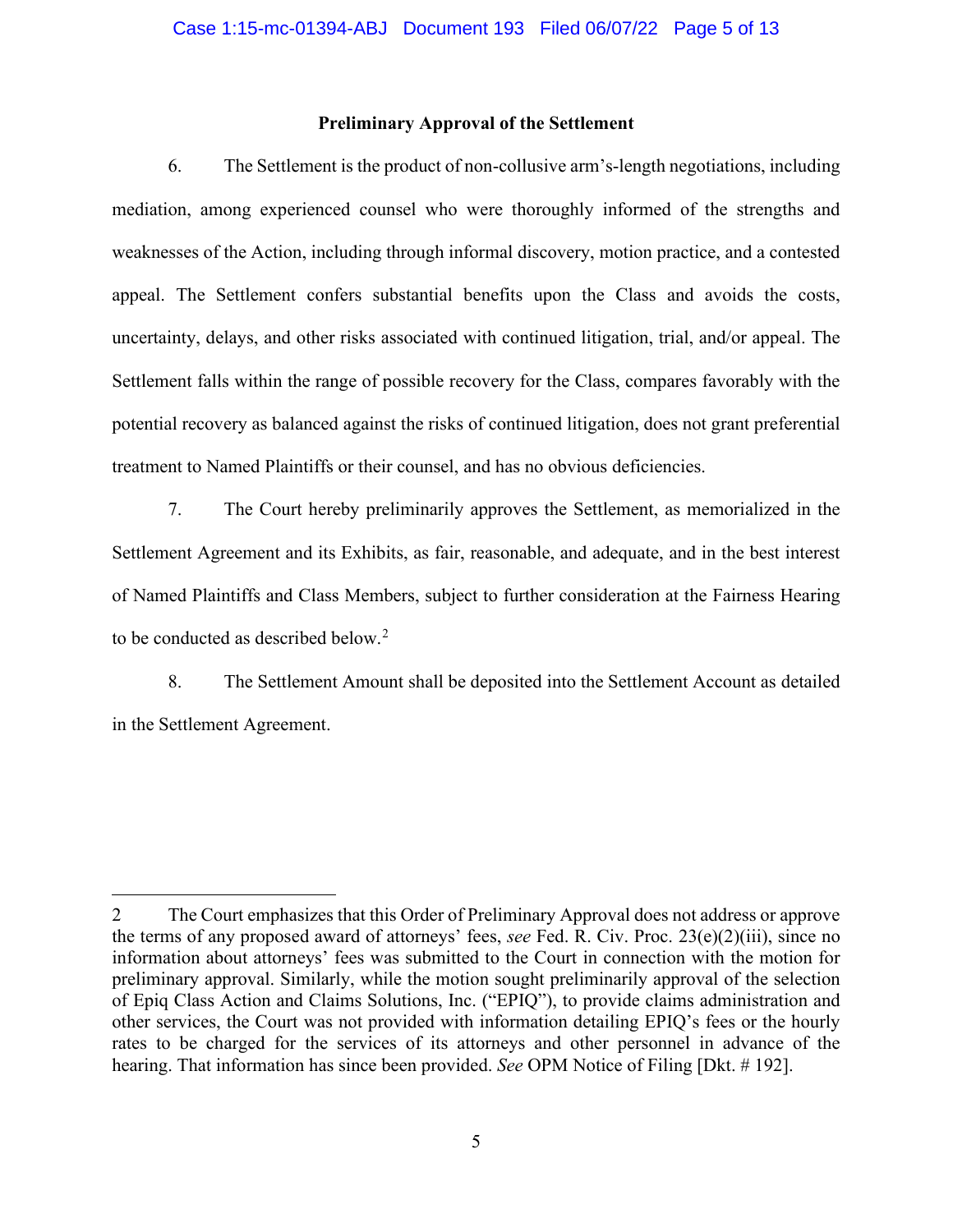#### **Manner and Form of Notice**

9. The Court approves, as to form and content, the Notice and the Claim Form, attached to the Settlement Agreement as Exhibits 1 and 2 [Dkt. ## 188-3, 188-4] respectively, and it finds that the Notice Plan attached to the Settlement Agreement as Exhibit 5 [Dkt. # 188-7] meets the requirements of Federal Rule of Civil Procedure 23, due process, and all other applicable law and rules; constitutes the best notice practicable under the circumstances; and will provide due and sufficient notice to all individuals entitled thereto. The Notice Plan provides for direct notice via email to several million potential Class Members as well as print and digital publication notice. This plan and the Notice are reasonably calculated under the circumstances to apprise Class Members of the pendency of the Action, the effect of the proposed Settlement (including the released claims provided for therein), how much plaintiffs will apply for in attorneys' fees not to exceed a specified amount, the date of the anticipated motion for attorneys' fees, costs, and expenses and for incentive awards, and the Class Members' rights to participate in, opt out of, or object to any aspect of the proposed Settlement. The date and time of the Fairness Hearing shall be included in the Notice before its dissemination and posting.

10. The Court hereby appoints Epiq Class Action & Claims Solutions, Inc. ("EPIQ") to serve as the Claims Administrator, as defined in the Settlement Agreement, to supervise and administer the notice procedures, establish and operate a settlement website (the "Website") and a toll-free number, administer the claims processes, distribute cash payments according to the processes and criteria set forth in the Settlement Agreement, and perform any other duties of the Claims Administrator that are reasonably necessary and/or provided for in the Settlement Agreement.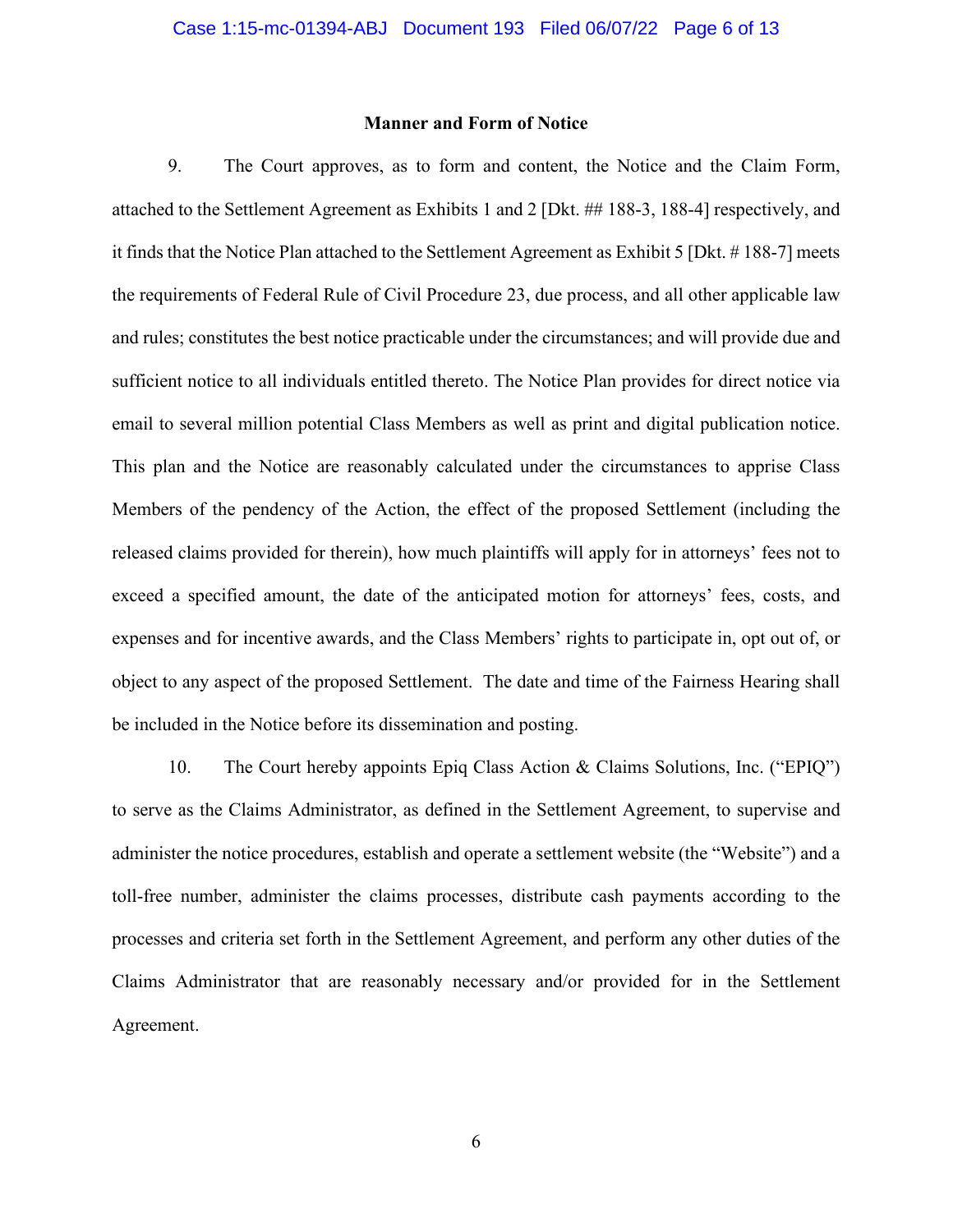### Case 1:15-mc-01394-ABJ Document 193 Filed 06/07/22 Page 7 of 13

11. Implementation Costs incurred in identifying and notifying Class Members, and in administering the Settlement Fund, shall be paid by OPM as set forth in the Settlement Agreement. OPM will take the measures required, including paying the deposit of \$3.5 million set forth in the Settlement Agreement at 12, ¶ V.A, to ensure that an amount sufficient to fund the Notice campaign, is disbursed to the Claims Administrator as soon as possible after entry of this Order.

12. As soon as practicable, and no later than **June 13, 2022**, the Claims Administrator must establish the Website and post the Notice and Claim Form thereon.

13. No later than **July 6, 2022**, the Claims Administrator shall (i) email the Notice, substantially in the form annexed to the Settlement Agreement, in accordance with the Settlement Notice Plan and (ii) cause publication of the Notice to occur, as detailed in Plaintiffs' Motion for Preliminary Approval of Class Action Settlement, and the Notice campaign will continue for several weeks thereafter.

14. Class Members who wish to make a claim to recover out of the Settlement Fund must complete and submit a Claim Form no later than **December 23, 2022**, in accordance with the instructions contained on the Claim Form. The Claims Administrator shall determine the eligibility of claims and, upon the Effective Date, distribute the Settlement Fund in accordance with the Settlement Agreement.

15. The dates established herein may be extended by Order of the Court, for good cause shown.

#### **The Fairness Hearing**

16. The Court will hold a Fairness Hearing on **October 14, 2022, at 10:00 a.m.**, in Courtroom 3 of the United States District Court for the District of Columbia, 333 Constitution Ave., N.W., Washington, D.C. 20001, for the following purposes: (i) to make the final

7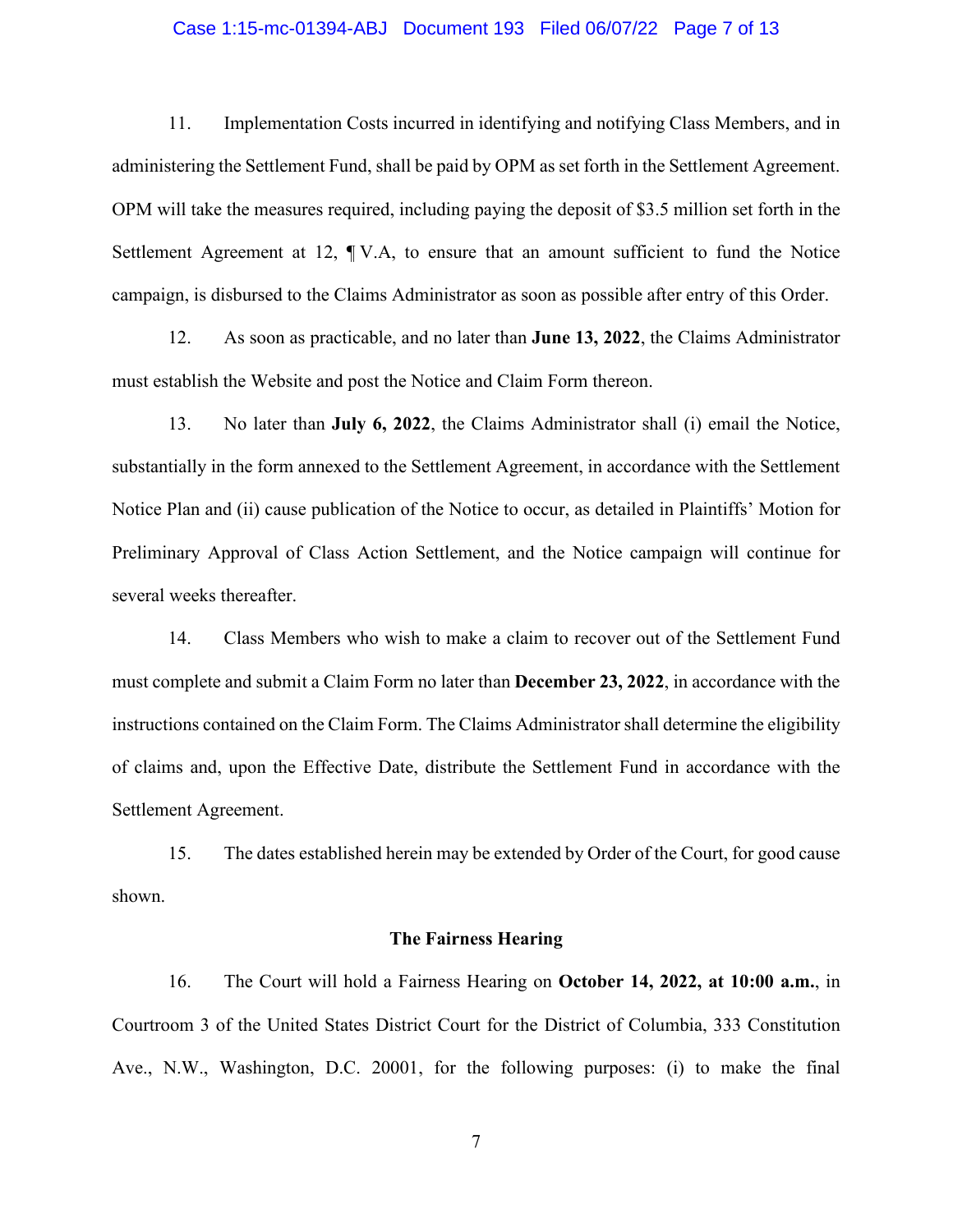#### Case 1:15-mc-01394-ABJ Document 193 Filed 06/07/22 Page 8 of 13

determination as to whether the Class satisfies the applicable requirements for certification under Federal Rules of Civil Procedure 23(a) and 23(b)(3); (ii) to determine whether the Settlement should be approved as fair, reasonable, and adequate; (iii) to rule upon Class Counsel's application for an award of attorneys' fees, costs, and expenses and for incentive awards; and (iv) to consider any other matters that may properly be brought before the Court in connection with the Settlement.

17. The Court intends to consider Class Counsel's application for an award of attorneys' fees, expenses, and costs and for incentive awards at the Fairness Hearing, but it may determine at or in advance of the hearing that the application is to be considered separately from the fairness, reasonableness, and adequacy of the remainder of the Settlement. If it does so, any appeal from an order relating solely to Class Counsel's application for an award of attorneys' fees, costs, and expenses, and/or to Class Counsel's application for incentive awards, or any reversal or modification of any such order, shall not operate to terminate or cancel the Settlement or to affect or delay the judgment finally approving the Settlement.

18. Motions in support of final approval of the Settlement and of Class Counsel's application for attorneys' fees, expenses, and costs and for incentive awards must be filed no later than **July 21, 2022**. Any oppositions must be filed no later than **September 9, 2022** in compliance with the next section of this Order. Replies, if necessary, will be due no later than **September 23, 2022**.

#### **Objections and Appearances at the Fairness Hearing**

19. Any member of the Class may appear at the Fairness Hearing and show cause why the proposed Settlement should or should not be approved as fair, reasonable, and adequate, or why judgment should or should not be entered, or to present opposition to Class Counsel's application for attorneys' fees, costs, and expenses, or to the application for incentive awards. No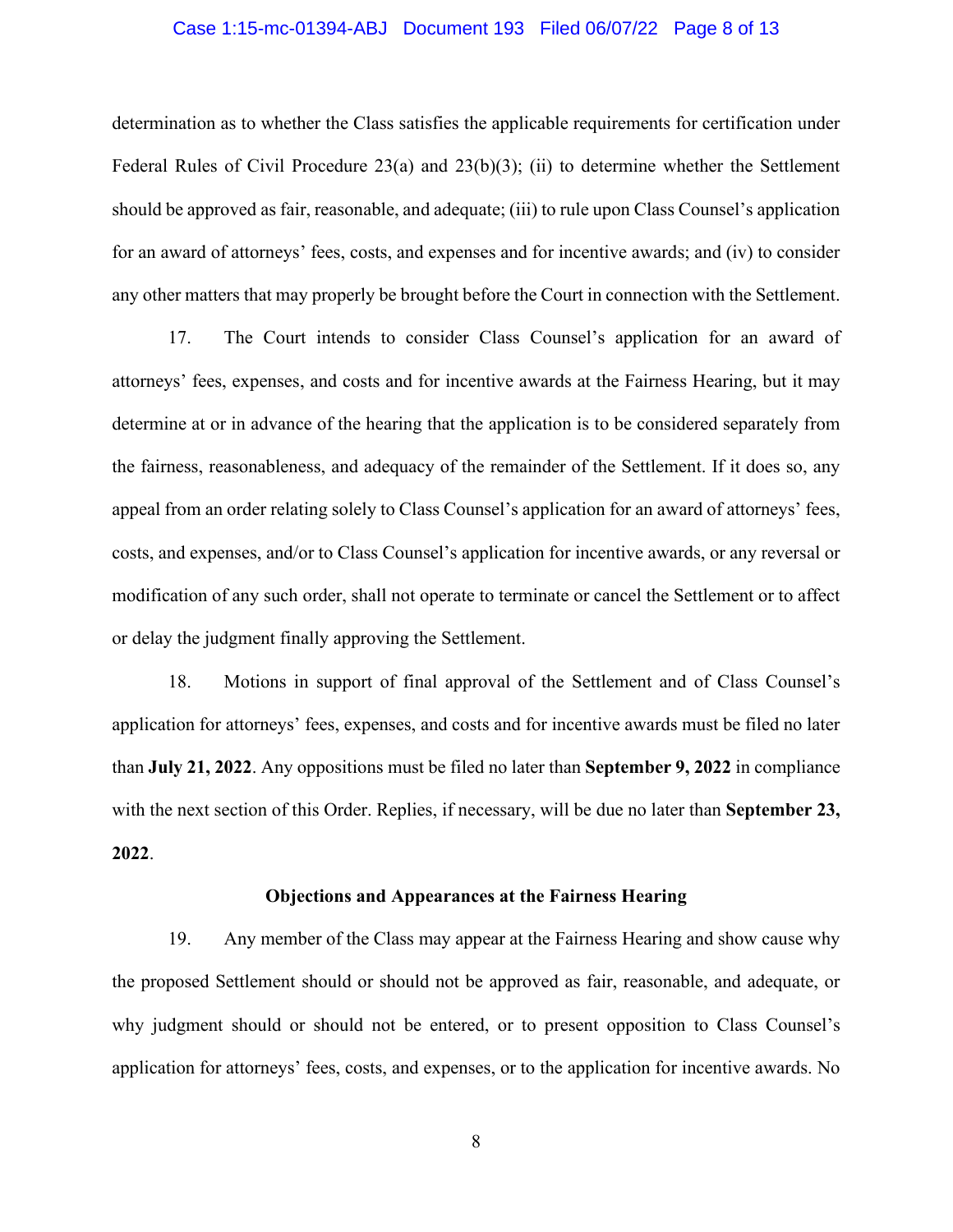#### Case 1:15-mc-01394-ABJ Document 193 Filed 06/07/22 Page 9 of 13

person will be entitled to contest the approval of the Settlement, the entry of a final judgment dismissing the action and releasing Class Member claims, or Class Counsel's application for an award of attorneys' fees, costs, and expenses and for incentive awards, unless they have submitted an objection and the Claims Administrator has received it by **September 9, 2022** (the "Objection Deadline"). In accordance with Class Counsel's response to questions posed by the Court at the Preliminary Approval hearing, any objections must be submitted to the Claims Administrator, in writing, either electronically through the Settlement Website or by first class mail, and received by the Claims Administrator by the Objection Deadline, or they will not be considered. The Claims Administrator must compile any objections as they are received and have them filed on the Court's docket on a rolling basis on **July 15, 2022** and **August 19, 2022**, with a final submission including all objections on **September 16, 2022**. Any Class Member who does not make their objection in the time and manner provided for herein shall be deemed to have waived any objection and shall forever be barred from making any objection to the fairness, reasonableness, or adequacy of the proposed Settlement, or to Class Counsel's application for an award of attorneys' fees, costs, and expenses and for incentive awards. By objecting, or otherwise requesting to be heard at the Fairness Hearing, a person shall be deemed to have submitted to the jurisdiction of the Court with respect to the objection or request to be heard and to the subject matter of the Settlement, including enforcement of its terms.

20. To be considered by the Court, an objection must include the objector's address and signature; a statement setting forth the specific reason(s), if any, for the objection; a statement as to whether the objection applies only to the objector, to a specific subset of the Class, or to the entire Class; and a statement as to whether the objector intends to appear at the Fairness Hearing. In addition, for his or her objection to be valid, an objector also must provide: (a) a signed statement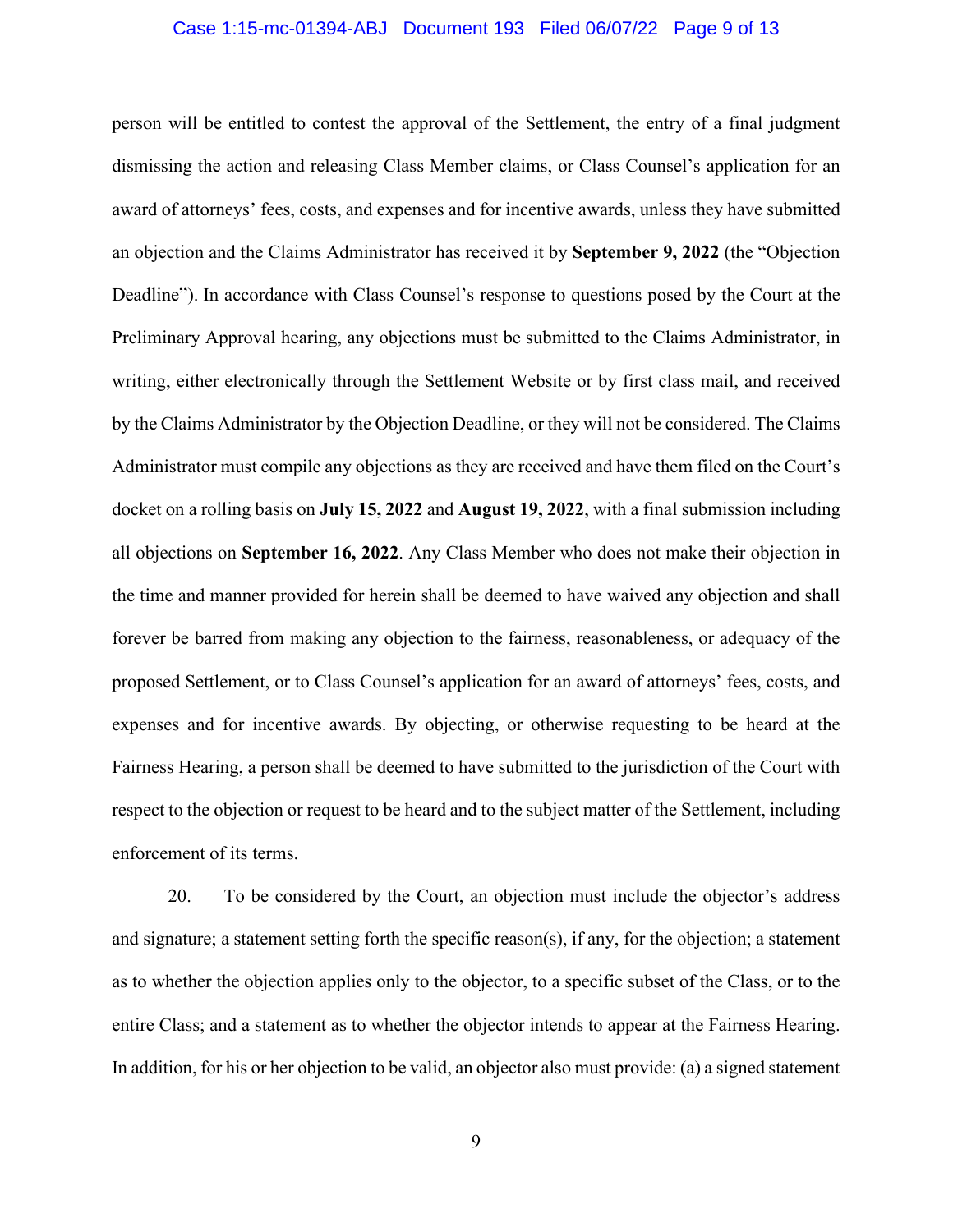#### Case 1:15-mc-01394-ABJ Document 193 Filed 06/07/22 Page 10 of 13

that the objector is a class member because he or she was subject to the data breaches and experienced one of the forms of loss in the class definition; and (b) the objector's full name (or, if different, the objector's full name at the time of the data breaches) and one of the following: (1) birthdate and the last four digits of Social Security number; or (2) the PIN that the objector received from the OPM Verification Center in connection with OPM's offer of identity protection services. The Court may require that an objector provide additional evidence of class membership to establish standing to object.

21. Attendance at the Fairness Hearing is not necessary in order to have an objection be considered by the Court. However, anyone who is requesting to be heard orally at the hearing in opposition to approval of the Settlement or the application for an award of attorneys' fees, costs, and expenses and for incentive awards must include that request in their written objection. Persons who intend to object to the Settlement or the application for attorneys' fees, costs, and expenses and for incentive awards, and who wish to present evidence at the Fairness Hearing, must include in their written objection(s) the identity of any witness(es) they may call to testify and copies of any exhibit(s) they intend to offer at the hearing. If an objector hires an attorney to represent them for the purposes of making an objection, the attorney must file a notice of appearance with the Court by the Objection Deadline. The Court will make the determination as to whether any individual objector will have the opportunity to speak or to present evidence in its discretion.

#### **Exclusion from the Class**

22. Any requests for exclusion from the Class are due no later than **September 9, 2022** (the "Opt-Out Deadline"). Any person who would otherwise be a member of the Class who wishes to be excluded from the Class must notify the Claims Administrator in writing of that intent either by (i) by first-class mail postmarked no later than the Opt-Out Deadline or (ii) submission on the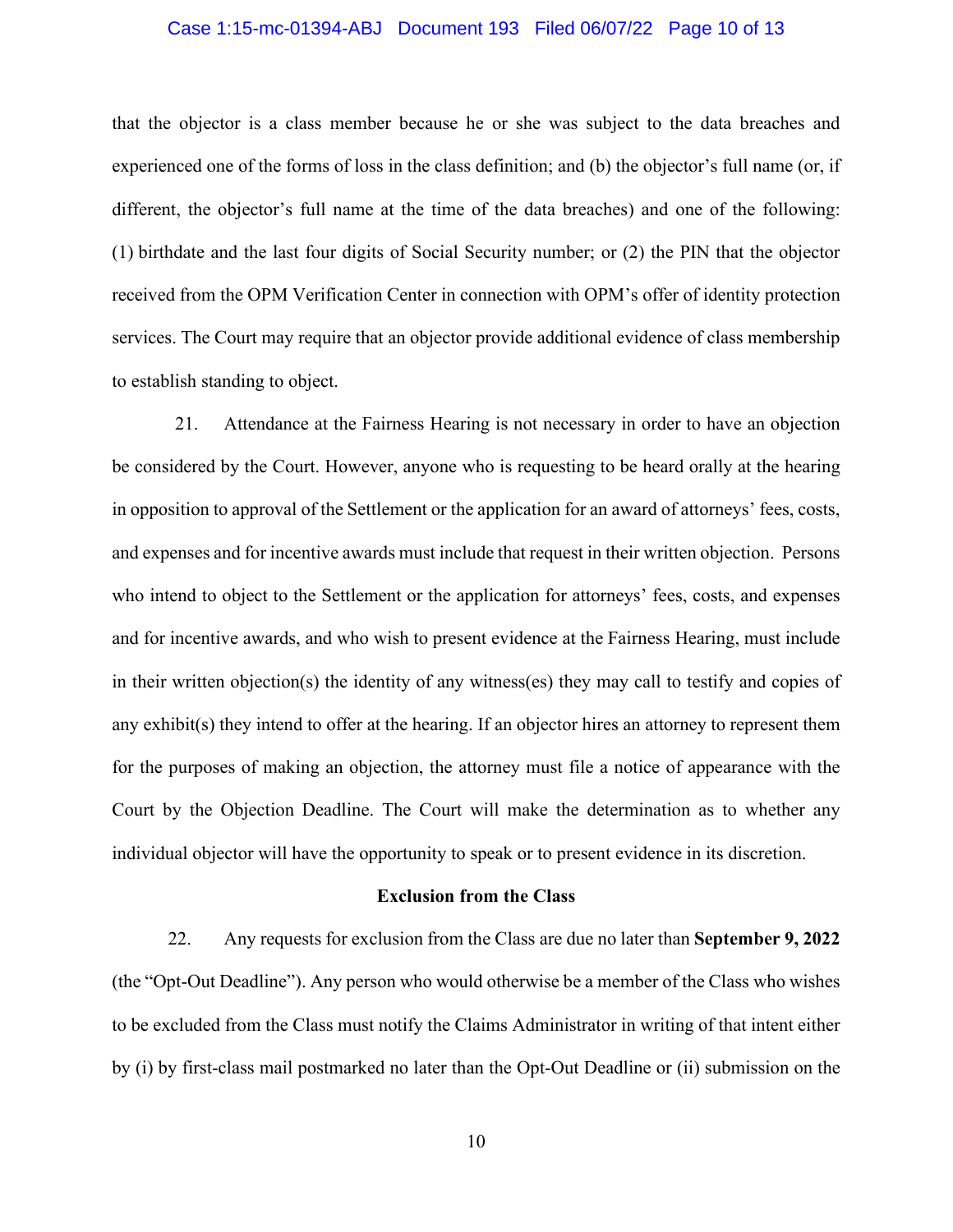#### Case 1:15-mc-01394-ABJ Document 193 Filed 06/07/22 Page 11 of 13

Settlement Website no later than the Opt-Out Deadline. The written notification of opt-out must include the person's address and signature, along with a statement that the person wishes to opt out of the Settlement. In addition, to be valid, the written notification of opt-out must include: (a) a signed statement that the person opting out is a class member because he or she was subject to the data breaches and experienced one of the forms of loss in the class definition; and (b) the person's full name (or, if different, the person's full name at the time of the data breaches) and one of the following: (1) birthdate and the last four digits of Social Security number; or (2) the PIN that the person received from the OPM Verification Center in connection with OPM's offer of identity protection services.

23. Any individuals who submit valid and timely notifications of exclusion in the manner set forth in this paragraph shall have no rights under the Settlement Agreement, shall not share in the monetary relief provided by the Settlement, and shall not be bound by the Settlement Agreement or any Orders or final judgment of the Court.

24. The Claims Administrator will compile a list of valid opt-outs for submission to the Court. Any member of the Class who does not notify the Claims Administrator of their intent to opt out from the Class in the manner stated herein shall be deemed to have waived his or her right to opt out from the Class. If the Court approves the Settlement, any such person shall forever be barred from requesting exclusion from the Class in this or any other proceeding, and shall be bound by the Settlement and the judgment, including the Release of Claims provided for in the Settlement Agreement and the Final Approval Order and Judgment.

#### **Termination of the Settlement**

25. If the Settlement fails to become effective in accordance with its terms, or if the Final Approval Order and Judgment is not entered or is reversed or vacated on appeal, this Order

11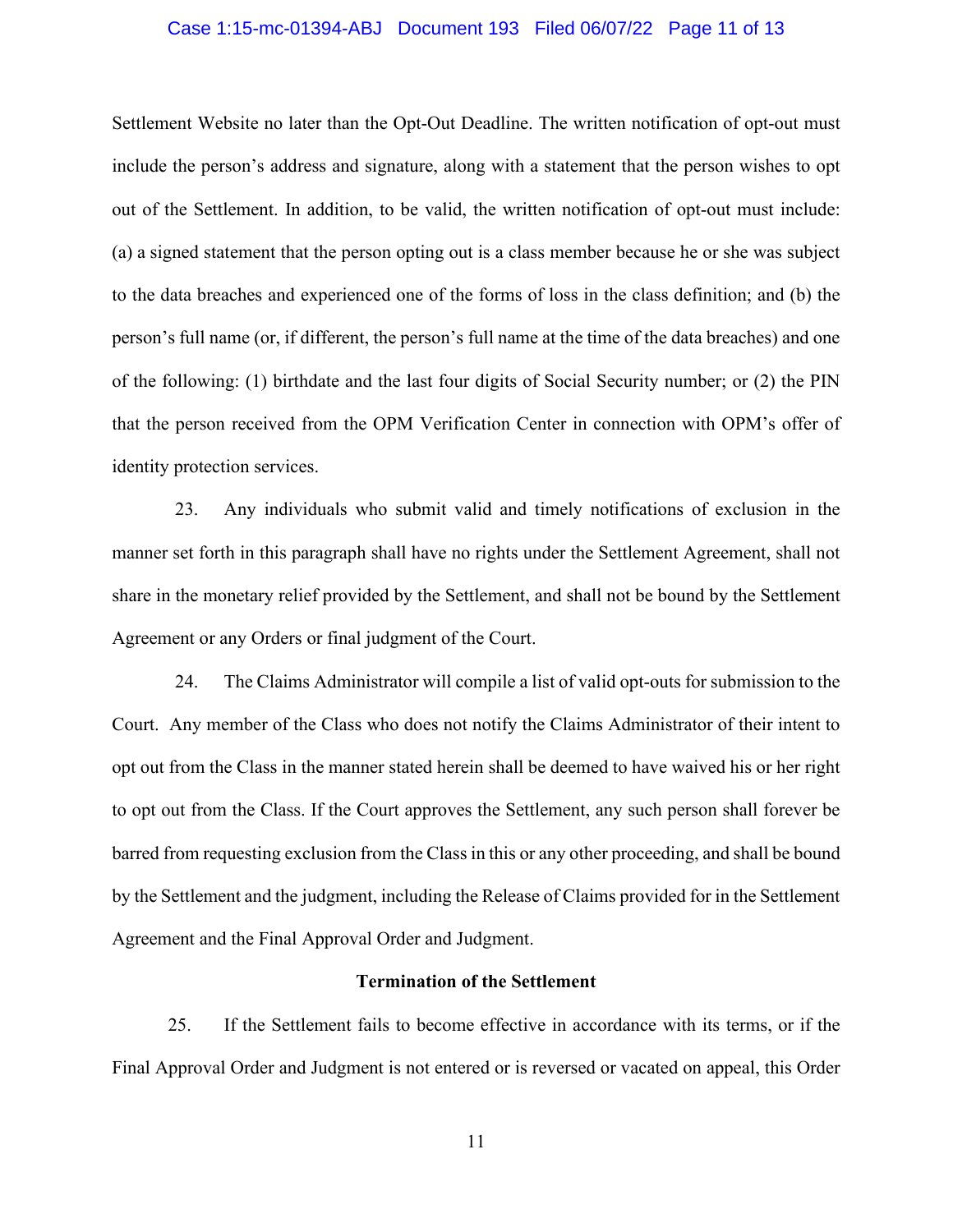#### Case 1:15-mc-01394-ABJ Document 193 Filed 06/07/22 Page 12 of 13

shall be null and void, the Settlement Agreement shall be deemed terminated, and the Parties shall return to their positions without any prejudice, as provided for in the Settlement Agreement.

#### **Limited Use of This Order**

26. The fact and terms of this Order and the Settlement, all negotiations, discussions, drafts and proceedings in connection with this Order and the Settlement, and any act performed or document signed in connection with this Order and the Settlement, shall not, in this or any other Court, administrative agency, arbitration forum, or other tribunal, constitute an admission, or evidence, or be deemed to create any inference (i) of any acts of wrongdoing or lack of wrongdoing, (ii) of any liability on the part of Defendants to Named Plaintiffs, Class Representatives, Class Members, or anyone else, (iii) of any deficiency of any claim or defense that has been or could have been asserted in this Action, (iv) of any damages or absence of damages suffered by Named Plaintiffs, Class Representatives, Class Members, or anyone else, (v) that the Court should certify a Class under Rule 23 for purposes other than the Settlement, or (vi) that the benefits obtained by the Class under the Settlement correspond to the relief that could or would have been obtained from Defendants in this Action if it were not settled at this time. The fact and terms of this Order and the Settlement, and all negotiations, discussions, drafts, and proceedings associated with this Order and the Settlement, including the judgment and the Release of Claims provided for in the Settlement Agreement, shall not be offered or received in evidence or used for any other purpose in this or any other proceeding in any court, administrative agency, arbitration forum, or other tribunal, except as necessary to enforce this Order, the Final Approval Order and Judgment, any other Order of the Court, or the Settlement.